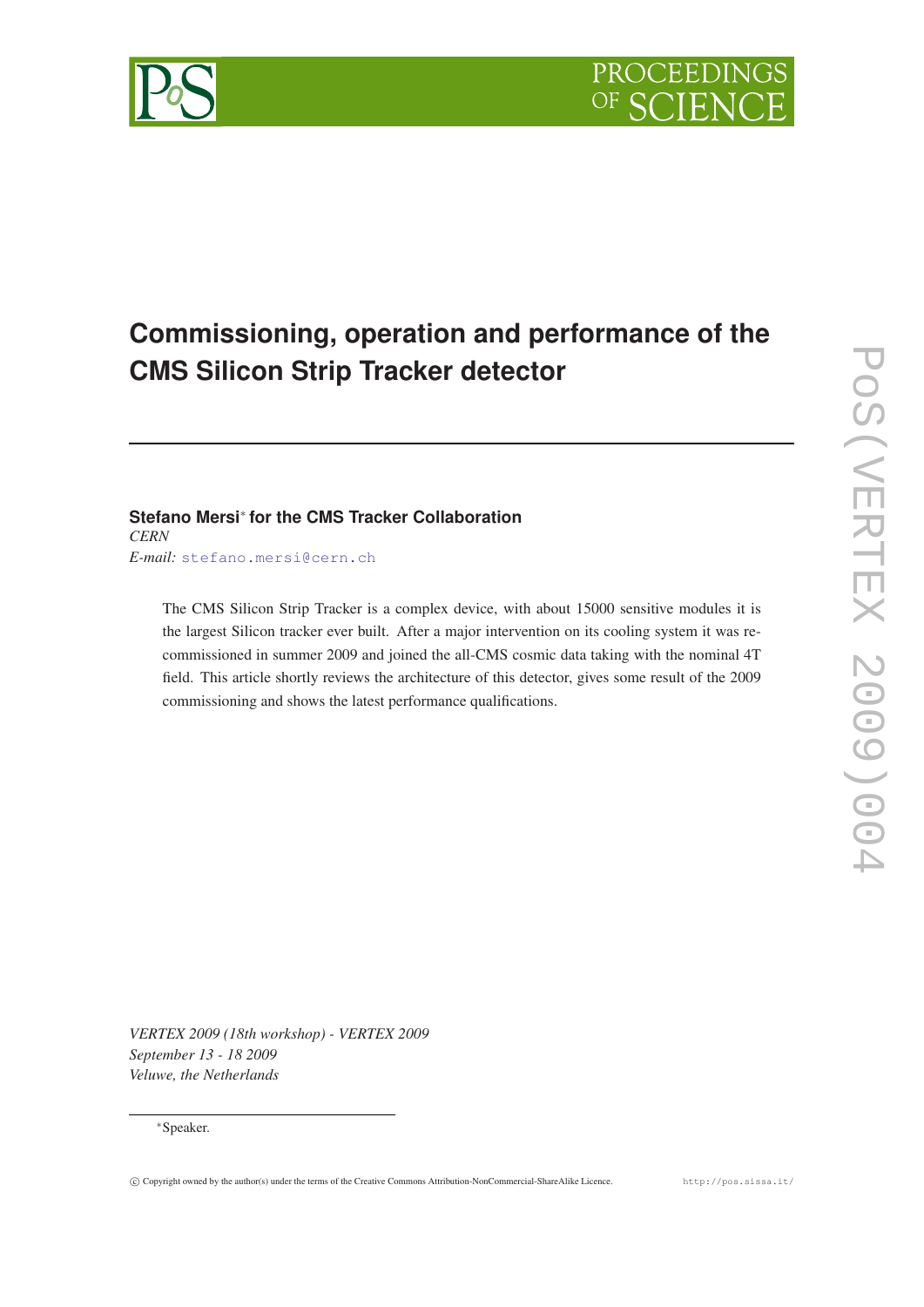#### 1. Description

The Silicon Strip Tracker (SST) is the tracking detector of the CMS experiment at LHC [\[1\]](#page-8-0). It comprises four sub-detectors: Inner Barrel (TIB), Inner Disks (TID), Outer Barrel (TOB) and End-Caps (TECs) and occupies a cylindrical volume 5.4 m long, with a diameter of 2.4 m around the interaction point. The detector is instrumented with 15 148 modules for a total active area of 198 m<sup>2</sup> and 9316352 channels with full optical analog readout. The chosen silicon sensors are a p-on-n strip with substrate thicknesses of 320  $\mu$ m and 500  $\mu$ m [\[2\]](#page-8-0). The strip length varies from 8.5 cm to 20.18 cm (obtained by combining two sensors per module) and the strip varies from 80  $\mu$ m and 180  $\mu$ m. Special stereo modules with a stereo angle of 100 mrad are used to build double-sided detectors providing 3D hits.

Construction of the SST was completed in 2007 and it was installed within CMS during 2008. The system underwent its first commissioning and first round of data taking with the other CMS sub-detectors during summer 2008. The first operation of the full SST in a 3.8 T magnetic field took place during October-November 2008, in an exercise known as Cosmic Run at Four Tesla (CRAFT 2008) [[3](#page-8-0)]. The SST underwent a major cooling plant refurbishment in winter-spring 2009 and was finally re-commissioned in summer 2009 in time to participate to the CRAFT 2009 exercise.

In this paper the result of the 2009 commissioning are reported, together with the latest available performance measurements from CRAFT 2008 and CRAFT 2009.

#### 2. Control and readout systems

The major components of the SST readout system [\[1\]](#page-8-0) are: 15 148 front-end printed boards that host 72 78[4](#page-8-0) APV25 [4] readout chips, an analogue optical link system comprising 36 392 individual fibers [\[5\]](#page-8-0), and 440 off-detector analogue receiver boards, known as Front-End Drivers (FED) [\[6\]](#page-8-0). The SST control system [\[7\]](#page-9-0) is driven by 46 off-detector digital transceiver boards, known as Front-End Controllers (FEC) [\[8\]](#page-9-0). The FECs distribute the LHC clock, triggers and control signals to the front-end detector modules via Communication and Control Units (CCU) [[9](#page-9-0)], which are arranged on 368 token rings (*control rings*).

The APV25 readout chip samples, amplifies, buffers, and processes signals from 128 detector channels at a frequency of 40 MHz. The APV25 chip uses pre-amplifier and shaper stages to produce a CR-RC pulse shape with a relatively slow rise-time of 50 ns in an operating mode known as *peak*. An alternative mode, *deconvolution*, performs additional signal processing to constrain the signal to a single bunch crossing [[10\]](#page-9-0) at the expense of a reduced signal-to-noise ratio (Fig. [1\)](#page-2-0). Deconvolution is expected to be the standard mode of operation.

On receipt of a Level-1 trigger, pulse height and bunch-crossing information from the APV25 chips are converted to optical analogue signals through lasers driven by dedicated Linear Laser Drivers (LLD) chips [\[11](#page-9-0)]. Data are transmitted via optical links to the off-detector FED boards. The FEDs digitize, compress, and format the pulse height data from up to 96 pairs of APV25 chips, before forwarding the resulting event fragments to the SST local data acquisition via VME readout or to the CMS data acquisition systems [[12\]](#page-9-0) via a dedicated S-Link bus.

The APV25 also produce a periodic *tick mark* calibration signal every 70 clock cycles.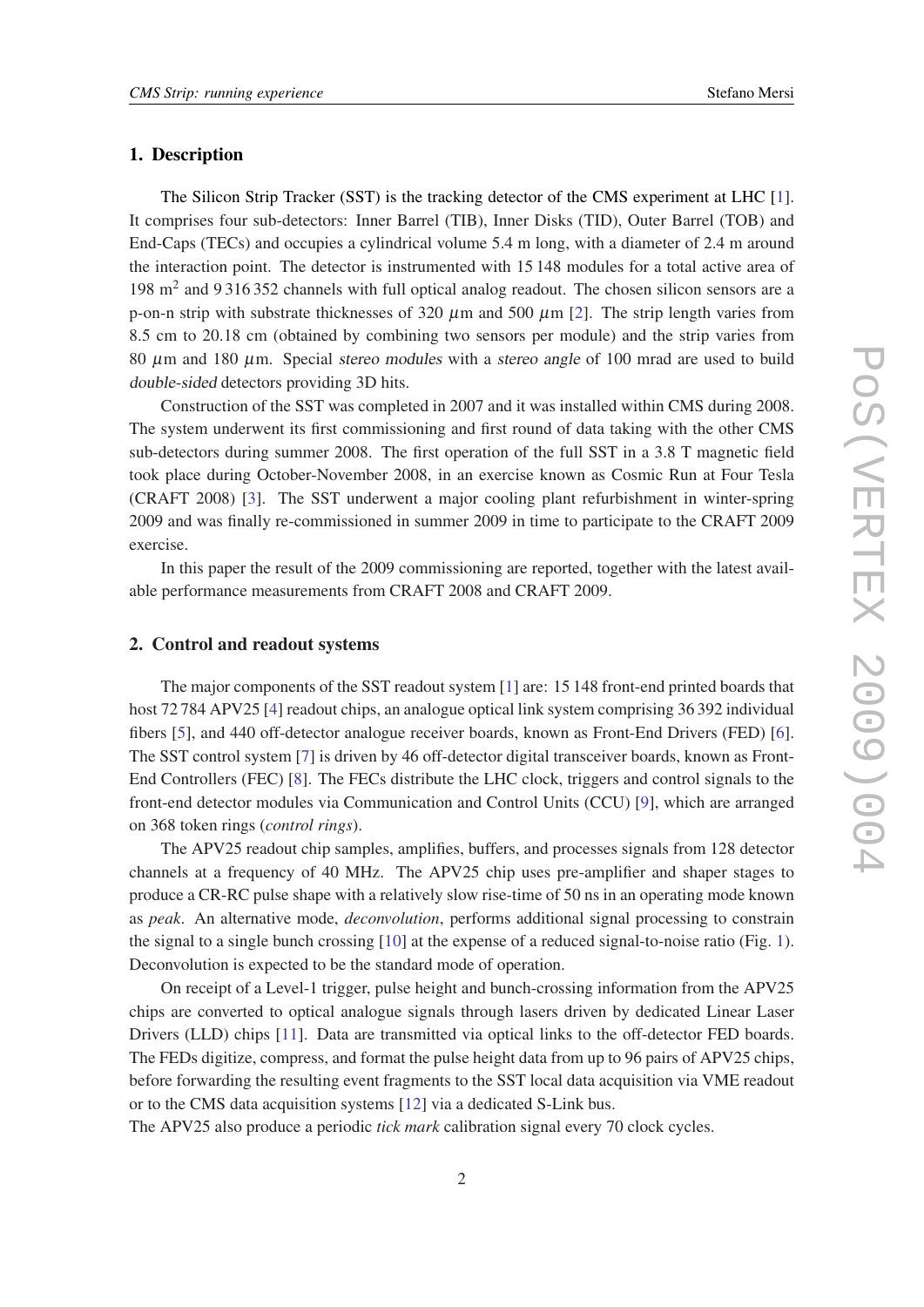### <span id="page-2-0"></span>3. Commissioning



Figure 1: An example of the CR-RC pulse shape of a single APV25 chip, in Peak and Deconvolution mode.

In order to bring the SST in operational state a number of parameters must be set, both in the detector devices and in the readout electronics. Tuning these parameters is commonly referred to as *commissioning*.

The SST was commissioned for the first time in June-July 2008 and later included in the CRAFT 2008 data taking. The interruption of LHC operations in late 2008 allowed to perform a complete refurbishment of the two cooling plants serving the tracker in order to increase stability and to reduce cooling fluid leak observed in 2008 in some of the 180 cooling lines.

This intervention also allowed to safely decrease the operational temperature of the cooling plant from 11◦C to 4◦C. Given the change of environmental conditions a new detector commissioning was necessary to optimize the detector performance. During this commissioning the SST was tuned for the first time to operate in the nominal deconvolution mode. The following sections describe the commissioning procedures and results from 2009.

#### 3.1 Front-end synchronization

Relative synchronization involves adjusting the phase of the LHC clock delivered to the frontend by varying the clock phase using a Phase Locked Loop (PLL) chip [[13\]](#page-9-0) hosted by each detector module so that the sampling times of all APV25 chips in the system are synchronous. Additionally, the signal sampling time of the FED Analogue/Digital Converters (ADC) is appropriately adjusted. This procedure accounts for differences in signal propagation time in the control system due to differing cable lengths and uses the APV25 tick mark as a timing reference and dedicated fiber length measurements [\[14](#page-9-0)].

This synchronization procedure is important because the signal amplitude is attenuated by as much as 4% per nanosecond mis-synchronization due to the narrow pulse shape in deconvolution mode. With this procedure the timing spread is reduced to an RMS of 0.7 ns.

#### 3.2 Readout calibration

During this procedure the gain register settings of the LLD chip are tuned for individual fibers. The amplitude of the APV25 tick mark is used to measure the gain of each readout channel and choose the appropriate gain setting out of the four available, to optimize the use of the FED ADCs. Additionally a software calibration is obtained using the nominal correspondence of a tick mark to a charge deposit of 175 000 e−. The estimated systematic uncertainty is 5%, attributable to the sensitivity of the tick mark amplitude to variations in the LV power supply and environmental temperature [[15\]](#page-9-0).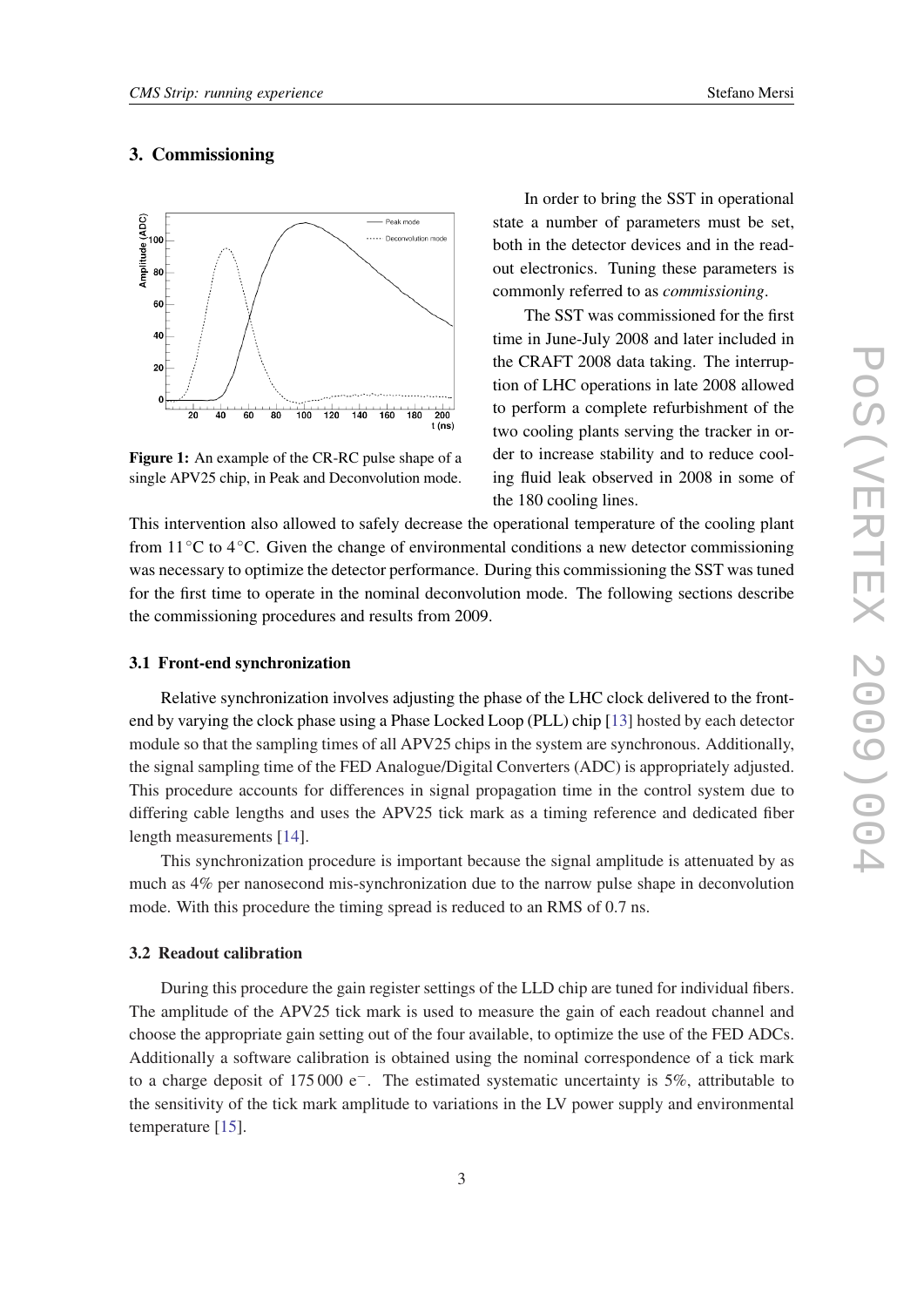This is the calibration provided by the commissioning on top of which an additional calibration is computed off-line measuring the particle signal.

#### 3.3 Tuning of the APV25 front-end amplifier pulse shape

The shape of the CR-RC pulse from the APV25 pre-amplifier and shaper stages is dependent on the input capacitance, which depends on the sensor geometry and evolves with total radiation dose. Non-uniformities in the fabrication process and environmental conditions result in a spread in the pulse shape parameters for a given input capacitance of 10% to 15%, for the non-irradiated detectors. This issue is important for performance in deconvolution mode, which is sensitive to the CR-RC pulse shape. The calibration pulse was analyzed for a wide range of parameters, and the latter were tuned to obtain an optimal pulse shape (rise time of 50 ns and 36% of the maximum signal amplitude 125 ns later).

#### 3.4 Calibration of the detector channel pedestals and noise

The mean level of the pedestals for the 128 channels of a given APV25 chip, known as the *baseline* level, can be adjusted to optimize the signal linearity and the use of the available dynamic range of the APV25. The baseline level for each APV25 chip is adjusted to sit at approximately one third of the dynamic range (with a typical variance of 3%).



Figure 2: Average noise as a function of the strip length. Error bars represent the average APV noise variance.

The pedestal and noise constants for each individual detector channel must be measured, as these values are used by the zero-suppression algorithms implemented in the FEDs. Pedestals and noise are both measured using a random, low frequency trigger (∼10 Hz) in the absence of signal. Pedestals are first calculated as the mean of the raw data in each detector channel from a large event sample. They are subsequently subtracted from the raw data values for each event. Common mode offsets are evaluated for each APV25 chip per event by calculat-

ing the median of these pedestal-subtracted data. The median value is then subtracted from each channel. The noise for each detector channel is then defined to be the standard deviation of the residual data levels, which can be individually calibrated using their tick mark measurements, as described above.

Modules with different sensor geometries are studied separately to account for the different strip lengths and layouts that affect the input capacitance. The mean normalized noise measured for the different sensor geometries are summarized in Figure 2. From a straight line fit to to the noise the following parameters are extracted:

noise<sub>PEAK</sub> = 
$$
(445 \pm 30)e^- + l \times (38 \pm 2)e^- / \text{cm}
$$
  
noise<sub>DECO</sub> =  $(646 \pm 50)e^- + l \times (64 \pm 4)e^- / \text{cm}$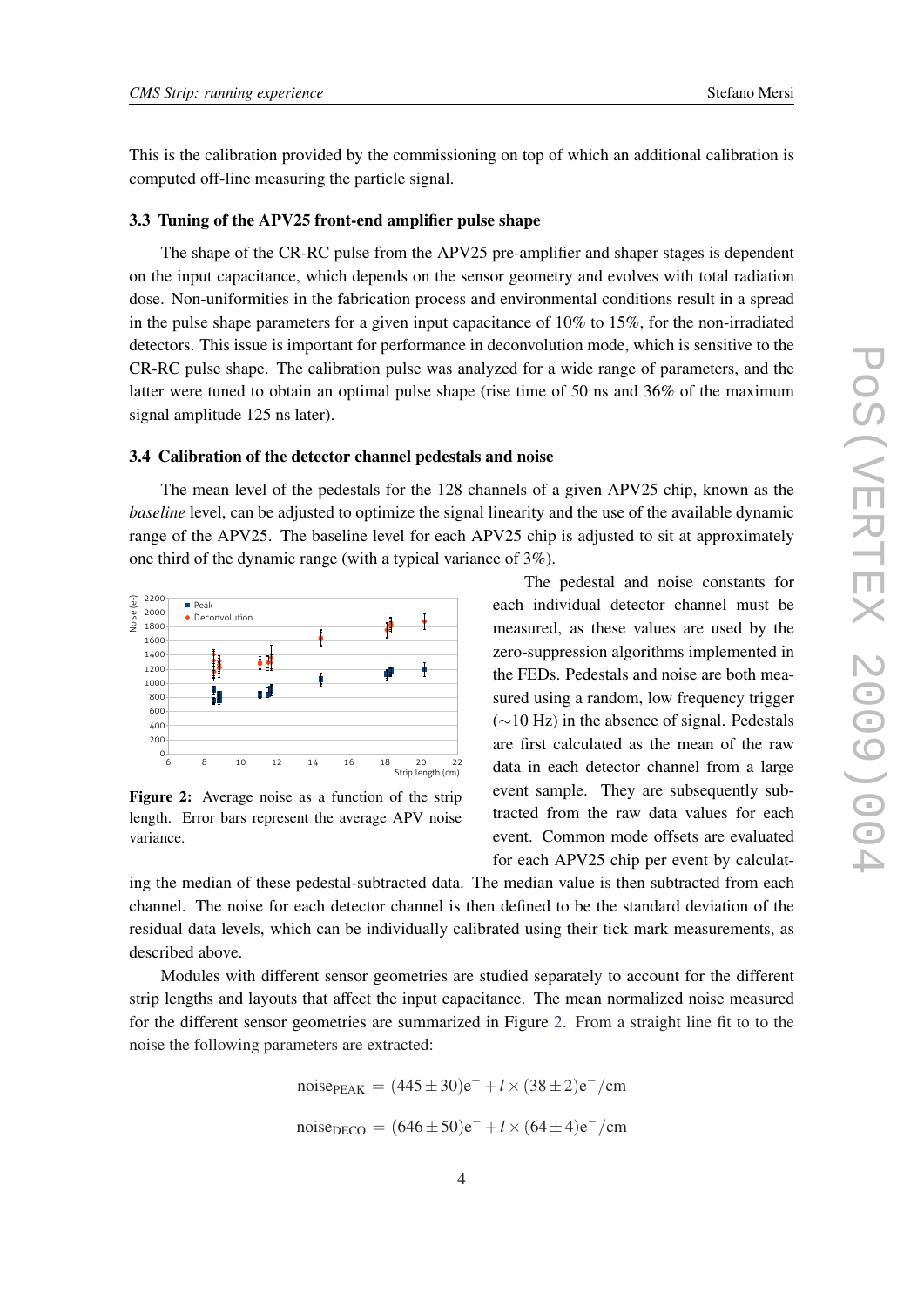with *l* average strip length for a given geometry. The peak mode measurement is compatible with the one performed during 2008 commissioning [\[16](#page-9-0)]. The noise in deconvolution mode is uniformly higher by a factor  $1.54 \pm 0.03$ , similar to the estimation of 1.6 stated in the APV25 specifications.

#### 3.5 Absolute synchronization to an external trigger

The last two commissioning procedures concern the synchronization of all modules in the SST with the Level-1 trigger of CMS. This was done using a dedicated trigger provided by the Muon Drift Tube sub-detector [[17\]](#page-9-0). The procedure requires track reconstruction and the analysis was performed off-line [\[18\]](#page-9-0). Absolute synchronization accounts for both the delays introduced by the hardware configuration and the effects due to the time-of-flight of particles.

The first of the two procedures is a coarse scan in time, in steps of 25 ns, by adjusting the latency between the trigger arrival and the sampling time of the APV25 chip. The mean signal of the channel with the largest signal amplitude (*leading strip*) in clusters associated to reconstructed tracks was extracted as a function of the latency. The signal magnitude was corrected for the track path length through the active sensor volume, inferred from the track angle. The overall delay measured was then applied to all the sub-detectors, which were already synchronous, as expected (Figure 3 (left)).



Figure 3: Signal amplitude as a function of trigger timing in a coarse scan (clock cycle) in peak mode (left) and a fine scan (∼1 ns) in deconvolution mode (right).

The last procedure comprises a fine tuning of the synchronization. It involves skewing the clock delay in steps of 1 ns around the expected optimal value for all modules of a given test layer, with the configuration of all other modules in the SST unchanged with respect to the value obtained from the coarse latency scan. Clusters on the test layer compatible with a reconstructed track are used to reconstruct the pulse shape. Figure 3 (right) shows the resulting pulse shape from clusters found in modules of TOB Layer 3, acquired in deconvolution mode. The width of the signal in deconvolution appears broader than in Figure [1](#page-2-0) by ∼20 ns, due to the jitter of cosmic rays within the 25 ns clock cycle.

#### 3.6 Status of detector operation

At the end of the 2009 commissioning a total 98.1% of the SST was operational. The detailed fractions are summarized in Table [1.](#page-5-0) The main drops in the operational percentages are the fol-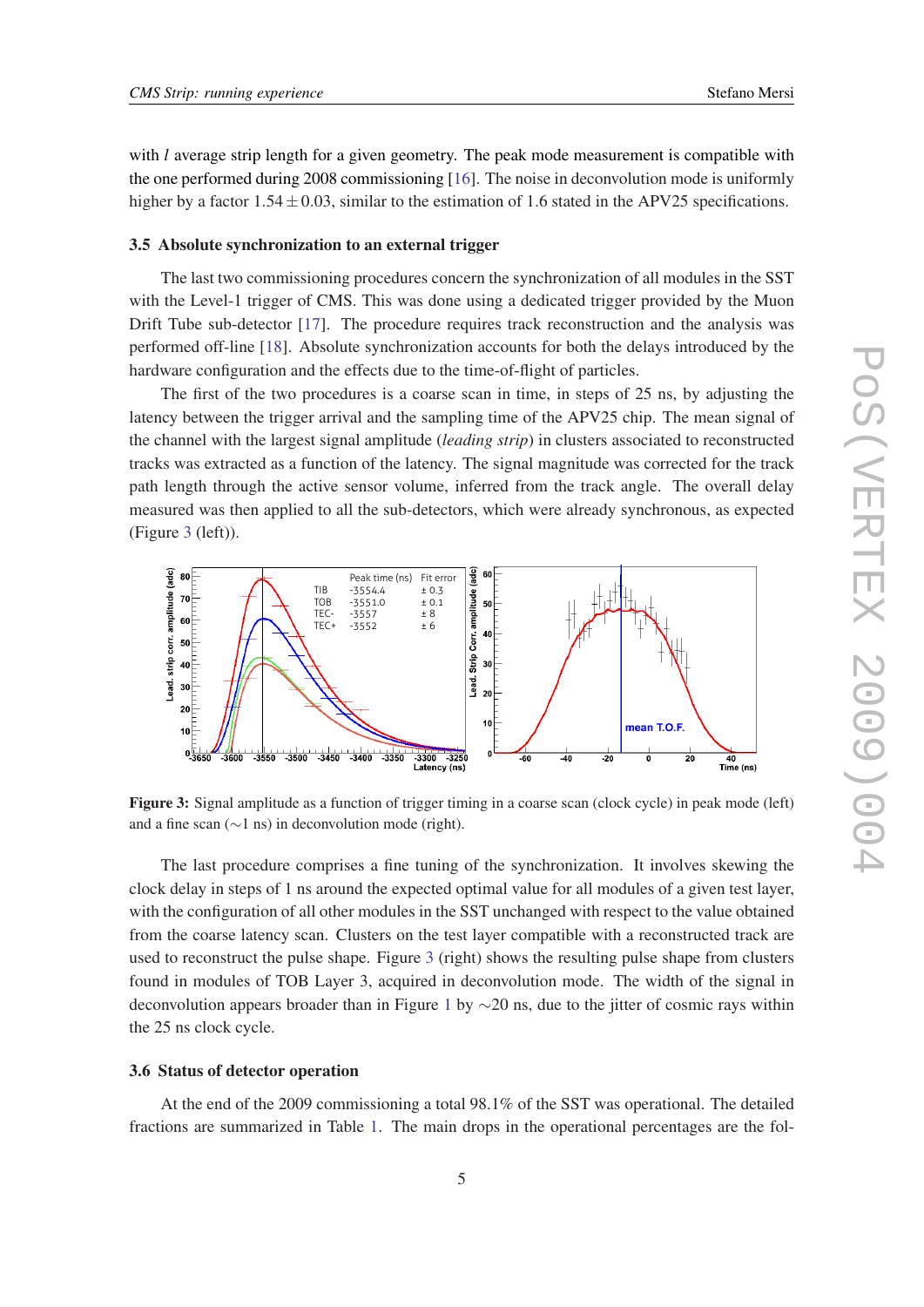<span id="page-5-0"></span>

|            | Problem |         |       | Operational |
|------------|---------|---------|-------|-------------|
|            | Control | Readout | Other |             |
| TIB        | $1.1\%$ | $0.1\%$ | 2.3%  | $96.5\%$    |
| <b>TOB</b> | $0.9\%$ | $0.2\%$ | 0.6%  | 98.3%       |
| TEC+       | 0.6%    | $0.1\%$ | 0.5%  | 98.8%       |
| TEC-       | 0.0%    | $0.1\%$ | 0.7%  | $99.2\%$    |
| Total      | $0.7\%$ | $0.2\%$ | 1.0%  | 98.1%       |

Table 1: Fraction of problematic and operational readout channels per subdetector and full SST.

lowing: in "TIB control" a loss of 0.98% comes from modules which are kept off, because they are connected to a single cooling loop which was closed in order to reduce the leak of coolant observed. It is foreseen to operate again these modules in the future, when the cooling temperature will be further decreased. In TOB a drop is observed of 0.79% from a single control ring which does not work properly, probably due to a bad electrical connection inside the detector developed after the installation. The fractions named "other" mainly refer to modules which have a broken HV connection, even the modules can be read out properly.

#### 4. Detector performance

In the following sections, the performance of the tracker will be reported using the data collected during CRAFT 2008 and CRAFT 2009, the two main periods of all-CMS data taking when the SST was included, the trigger was setup to detect cosmic rays [\[19](#page-9-0)] and the CMS magnet was providing the nominal 3.8 T field. In CRAFT 2008 and 2009 about six and twelve million events where collected respectively.

The event reconstruction and selection, data quality monitoring and data analysis were all performed within the CMS software framework, known as CMSSW [[20\]](#page-9-0).

Many detector performance measurements rely either directly or indirectly on the reconstruction of tracks. Two main algorithms were used to reconstruct tracks from cosmic ray muons in CRAFT data: the Combinatorial Track Finder (CTF) and the Cosmic Track Finder. The first is the standard track reconstruction algorithm intended for use with proton-proton collisions, specially re-configured to handle the different topology of cosmic muon events. The second algorithm was devised specifically for the reconstruction of single track cosmic ray muon events. A full description of these algorithms can be found elsewhere [\[21](#page-9-0)].

The tracking algorithms use the strip clusters as input. Signal clusters are formed by means of a three threshold algorithm [\[20](#page-9-0)]: they are seeded by strips which have a charge that is at least three times above the corresponding channel noise. For each seed, neighboring strips are added if the strip charge is more than twice the strip noise. A cluster is kept if its total charge is more than five times the cluster noise, defined as  $\sigma_{\text{cluster}} = \sqrt{\sum_i \sigma_i^2}$ , where  $\sigma_i$  is the noise from strip *i*, and the sum runs over all strips in the cluster.

### 4.1 Signal cluster charge

The cluster total signal is expected to be proportional to the energy loss in a sensor. In Figure [4](#page-6-0)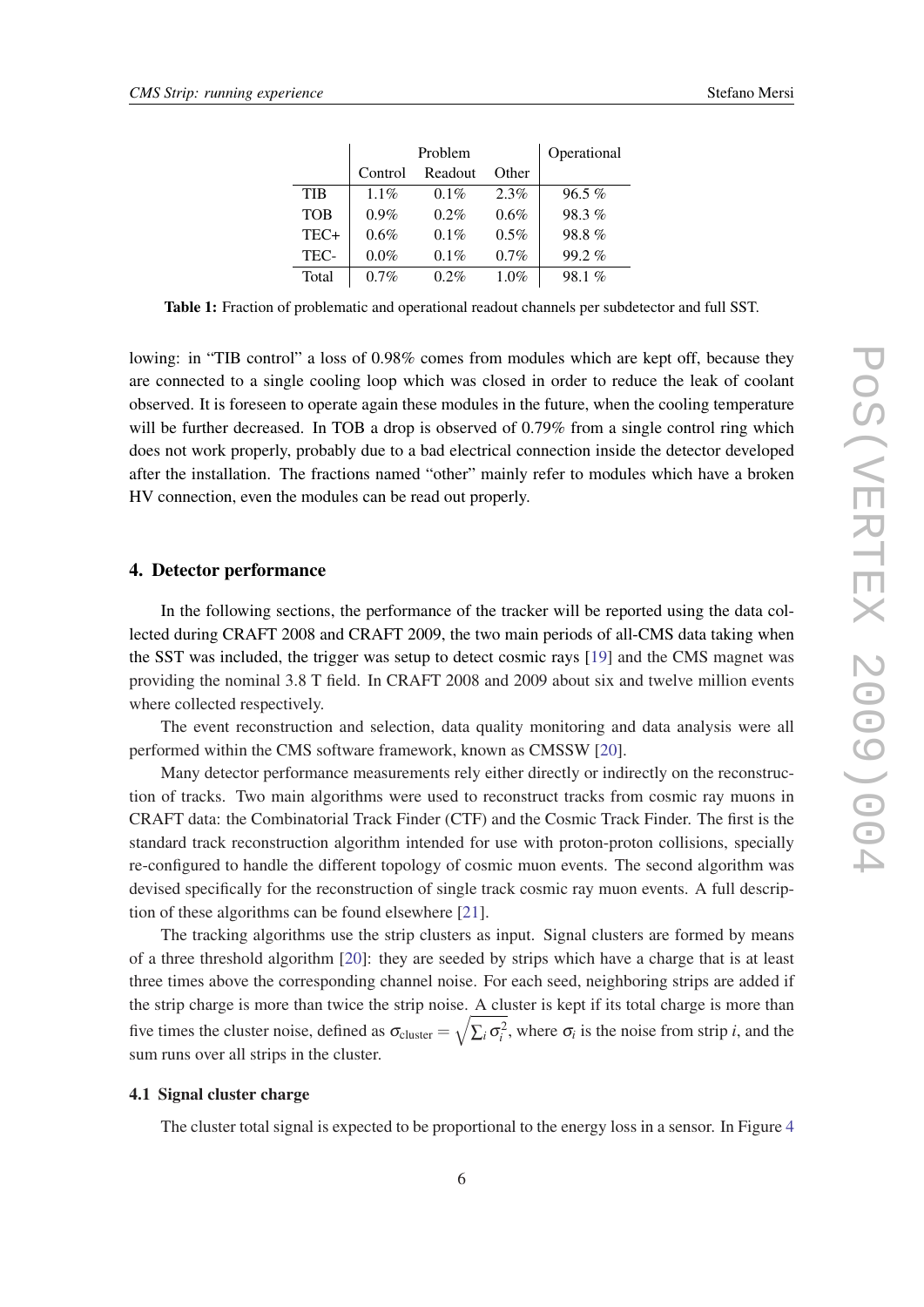<span id="page-6-0"></span>(left) the distribution of signal of clusters associated to a track, corrected for the path length of the particle in the detector is reported. The most probable value of the distributions is the same for the four sub-detectors, as expected, within a few percent.

The signal-to-noise ratio is a benchmark for the performance of the SST. In the signal-to-noise ratio, the cluster noise is divided by  $\sqrt{N_{\text{strips}}}$ , so that the resulting noise value is approximately equal to the strip noise, independent of the size of the cluster. The cluster charge distributions have



Figure 4: Cluster charge distribution (log scale) and signal-to-noise ratio trend of clusters associated to tracks in all the 4 sub-detectors.

been fitted with a Landau function convoluted with a Gaussian function and the most probable value for the signal-to-noise ratio is shown in Figure 4 (right) as a function of the run number. The result for the peak mode is in the range 27-28 for thin modules and 32-34 for thick ones, compatible with result of CRAFT 2008 [\[16](#page-9-0)].

After the switch to deconvolution mode a drop of a factor  $\sim 1.6$  is observed, mainly due to the increased noise, as expected.

#### 4.2 Hit finding efficiency

The hit finding efficiency for a module is measured by extrapolating a track on that module and counting how many times a cluster is found. The results presented here have been determined using the Combinatorial Track Finder, excluding the clusters in the layer of the SST for which the hit efficiency is to be determined. The efficiency results per layer are shown in Fig. 5. The efficiency is higher than 99.5% in all the studied layers, after the bad components are removed. The measured efficiency is the same in runs with the magnetic field off and with the nominal 3.8 T field.



Figure 5: Average module hit efficiency per layer/disk, with and without correction for disconnected or otherwise exclude modules.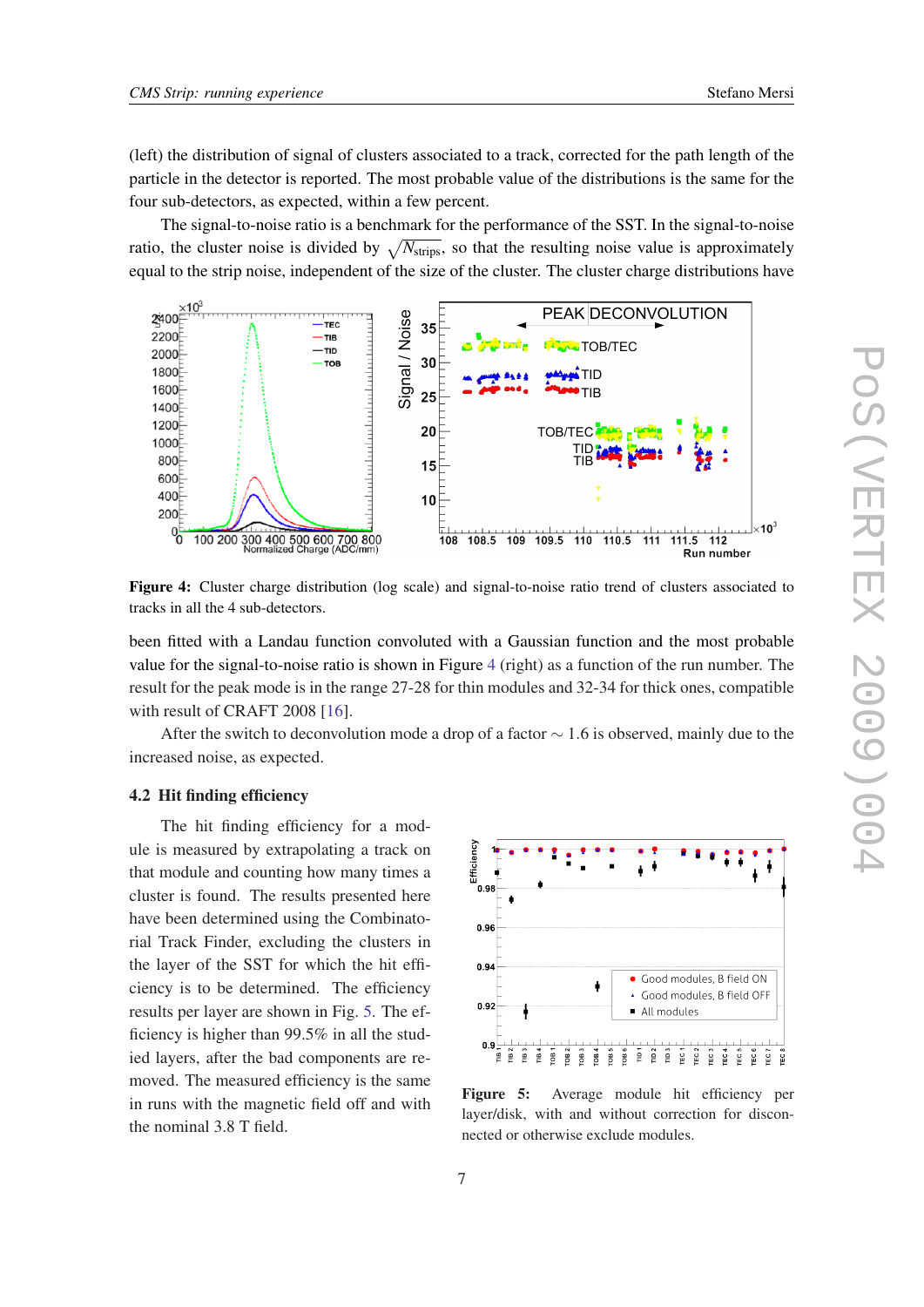#### 4.3 Track finding efficiency

The track reconstruction efficiency is usually measured using an external device to provide a reliable information on the tracks under study. In the case of the SST during the CRAFT 2008, a reference is obtained by requiring the muon chambers to have a track with many hits pointing to the tracker volume. Based on this method, the tracker was reported to have an efficiency between 99.5% and 99.8% [\[16](#page-9-0)]. Another method was also used and is briefly described here: the efficiency was measured using data from the tracker only, by reconstructing tracks independently in the upper and lower hemispheres of the tracker.

Tracks in one hemisphere are used as references to measure the efficiency in the other hemisphere. Two such measurements are performed:  $\varepsilon(T|B)$ , where, given a bottom track, a matching top track is sought and vice versa  $(\varepsilon(B|T))$ . The matching is performed by requiring that the two opposite-half tracks have pseudorapidities that satisfy  $|\Delta \eta| < 0.5$ .

The efficiencies measured using this method are shown in Table 2. The efficiencies measured in the Monte Carlo simulation using a realistic detector status are consistent with those measured in the data to within  $1\%$  (details of this analysis are given elsewhere [[16\]](#page-9-0)).

| combinatorial TF |                                                                                                    | cosmic TF |     |
|------------------|----------------------------------------------------------------------------------------------------|-----------|-----|
| Data             | MC.                                                                                                | Data      | MC. |
|                  | $\varepsilon(B T)$ (%)   97.03 $\pm$ 0.07   97.56 $\pm$ 0.04   94.01 $\pm$ 0.10   93.41 $\pm$ 0.06 |           |     |
|                  | $\varepsilon(T B)$ (%)   95.61 $\pm$ 0.08   95.79 $\pm$ 0.05   92.65 $\pm$ 0.11   93.19 $\pm$ 0.07 |           |     |

Table 2: Overall track reconstruction efficiency measured with the top/bottom comparison method.

#### 4.4 Lorentz angle measurement

In the silicon sensors of the barrel, the electric field is perpendicular to the strips. For normal incidence particles, typically only one strip is hit and the cluster size increases with the angle of incidence. In the presence of a magnetic field, however, the drift direction is tilted by the Lorentz angle. This is illustrated, for one module in layer 4 of TOB, in Fig. [6,](#page-8-0) which shows a profile plot of cluster size versus the tangent of the incidence angle. To extract the Lorentz angle, this distribution is fitted to the function:

$$
f(\theta_t) = \frac{h}{P} \cdot p_1 \cdot |\tan \theta_t - p_0| + p_2
$$

where *h* is the detector thickness, *P* is the pitch, and  $p_0$ ,  $p_1$  and  $p_2$  are the fit parameters. The parameter  $p_0$  is, in effect,  $tan(\theta_L)$ , the value of the minimum of cluster distribution.

The Lorentz angle is measured for each individual module. The mean tan( $\theta_L$ ) is  $0.07 \pm 0.02$ in thin and  $0.09 \pm 0.01$  in thick sensors. The small difference is expected because the hole mobility depends on the electric field  $(1 \text{ and } 0.6 \text{ V}/\mu m \text{ respectively})$ , while the bias voltage applied was uniform (300 V).

The Lorentz angle correction applied to cluster positions during track reconstruction is relatively small – of the order of 10  $\mu$ m – but it is still larger than the overall alignment precision [[22\]](#page-9-0).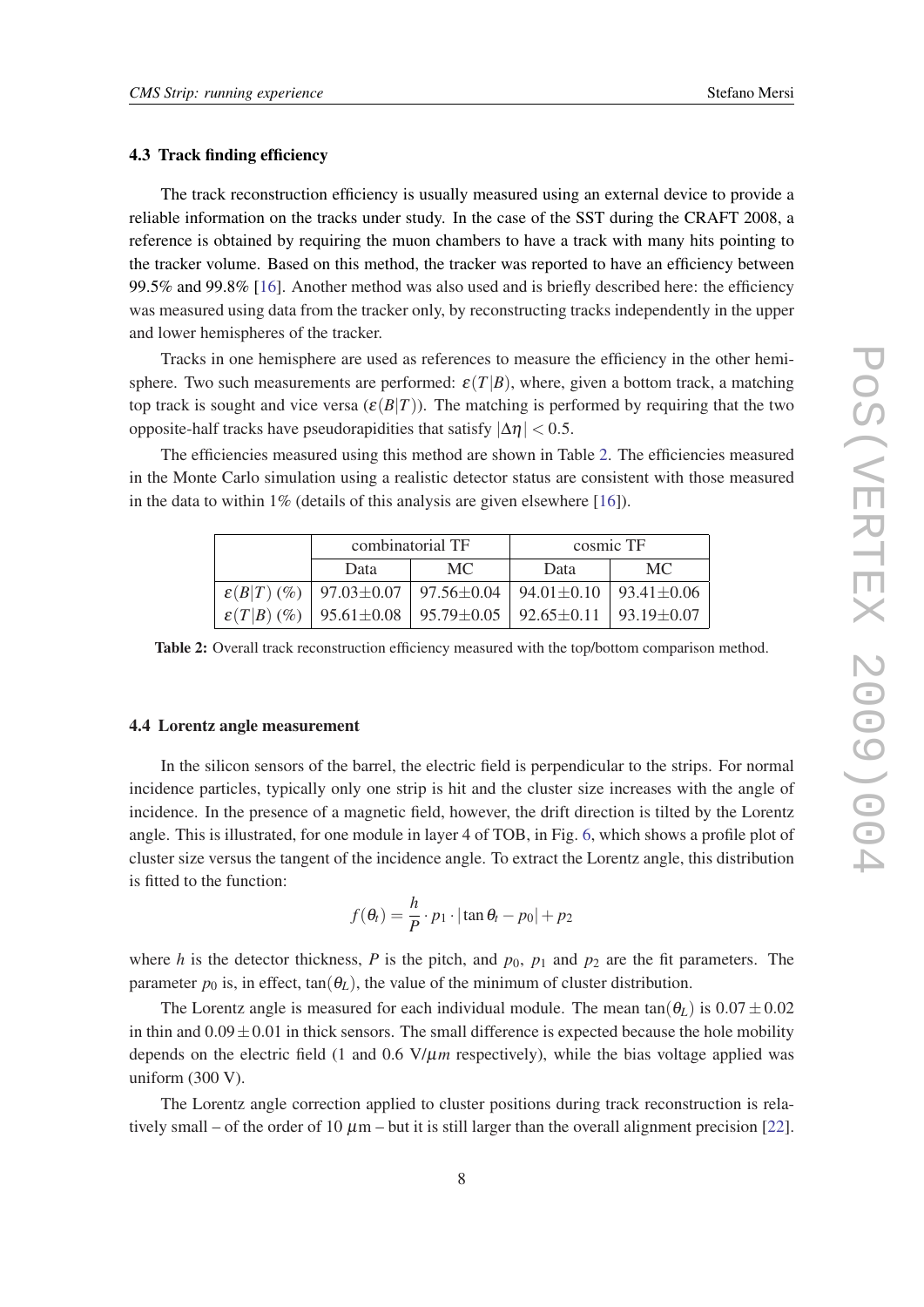<span id="page-8-0"></span>

Figure 6: Lorentz drift in the micro-strip sensors. Left: schematic description of the Lorentz angle. Right: Cluster size (in strips) versus incident angle in one module of TOB Layer 4.

#### 5. Conclusions

The CMS Silicon Strip Tracker was fully operated for the first time in 2008, and could be used to make calibration measurements during the CRAFT 2008 data taking, thanks to about 6 millions events containing a track. The SST underwent a major rework of the cooling plant in 2009 and thanks to the experience previously acquired it was re-commissioned in about 5 weeks time between June and July 2009. The following CRAFT 2009 period of data taking provided twelve millions events with cosmic rays in the tracker and saw for the first time the SST in its nominal deconvolution mode.

As much as 98.1% of the detector is operational and the calibrations performed show that nominal performance was obtained in terms of noise, signal, hit finding and tracking efficiencies.

All the commissioning procedures were tested to make sure that the SST is well prepared to the upcoming LHC collisions.

#### References

- [1] CMS Collaboration. The Tracker Project: Technical design report. *CERN-LHCC*, [1998-006](http://cmsdoc.cern.ch/cms/TDR/TRACKER/tracker_tdr_files.html), 1998.
- [2] J. L. Agram et al. The silicon sensors for the Compact Muon Solenoid tracker design and qualification procedure. *Nuclear Instruments and Methods in Physics Research Section A: Accelerators, Spectrometers, Detectors and Associated Equipment*, 517(1-3):77 – 93, 2004.
- [3] CMS Collaboration. The CMS Cosmic Run at Four Tesla. arXiv:0911.4845, to be published on JINST.
- [4] M. Raymond et al. The CMS Tracker APV25 0.25 µm CMOS Readout Chip. *Proceedings of the 6th workshop on electronics for LHC experiments, Krakow*, page 130, 2000.
- [5] J. Troska et al. Optical readout and control systems for the CMS tracker. *IEEE Trans. Nucl. Sci.*, 50:1067–1072, 2003.
- [6] C. Foudas et al. The CMS tracker readout front end driver. *IEEE Trans. Nucl. Sci.*, 52:2836–2840, 2005.